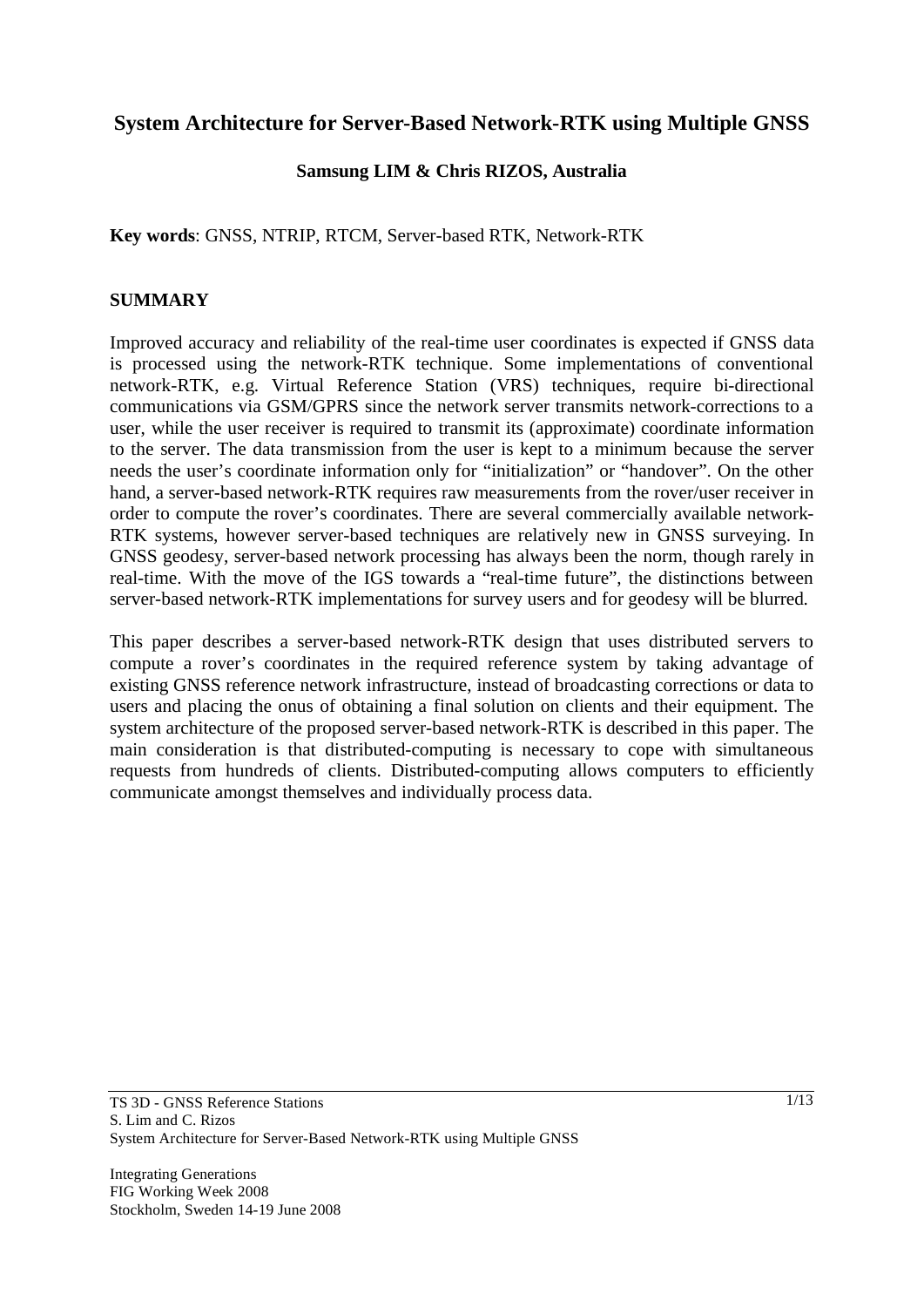# **System Architecture for Server-Based Network-RTK using Multiple GNSS**

### **Samsung LIM & Chris RIZOS, Australia**

# **1. INTRODUCTION**

Continuously Operating Reference Stations (CORS) of Global Navigation Satellite Systems (GNSS) are valuable infrastructure for high accuracy applications in surveying, mapping, navigation and geodesy. CORS networks are being established at an ever increasing rate around the world, and this infrastructure will be used for long-term geo-scientific studies as well as provide the basis for Real-Time Kinematic (RTK) positioning and augmentation services (including Assisted-GNSS or A-GNSS).

The standard mode of commercial GPS carrier phase-based positioning for surveying and mapping applications is the baseline approach where one GPS receiver is located at a point of known coordinates and another (the 'rover') receiver would have its coordinates determined relative to the fixed reference station. In this mode the longest practical baseline length is typically between 10-20km, and varies with ionospheric activity, satellite geometry, and the effects of other residual biases.

In the 'network mode' the CORS inter-receiver distances can be relaxed to 50-70km, making it an economical technique that takes advantage of CORS coverage across large areas. In early-2003 the Department of Lands, in the state of New South Wales (NSW), Australia, initiated a project to "…establish a multi-reference differential GPS network capable of providing suitable equipped users with centimetre level position accuracy in real time across the greater Sydney metropolitan area." This network, known as "SydNet" (see Figure 1), was also intended to be a testbed for University of New South Wales (UNSW) research into CORS network-based algorithms, technologies and concepts.

At the time of writing of this paper, SydNet consists of seven stations in the Sydney basin area plus four more regional stations at Bathurst, Newcastle, Nowra and Gouldburn, with plans for two more at Port Kembla and Wyong in the 2008-09 financial year. Over the next few years the network will extend across the state of NSW. In addition, UNSW hosts several CORS receivers, including a GIOVE-A tracking receiver.

The extension of SydNet, to eventually become "NSWNet", is partly driven by the investment in GNSS CORS infrastructure which is being made possible by the investment from the Federal Government's National Collaborative Research Infrastructure Strategy (NCRIS) for geo-scientific research known as "AuScope". Over 100 new GNSS CORS will be established across Australia over the next three years.

Current CORS real-time augmentation systems can be described as being "generation 1", as the RTK services that are provided to a small number of subscribers on a "use-as-is" basis, without guarantee of service. CORS network hardware and software systems are going to face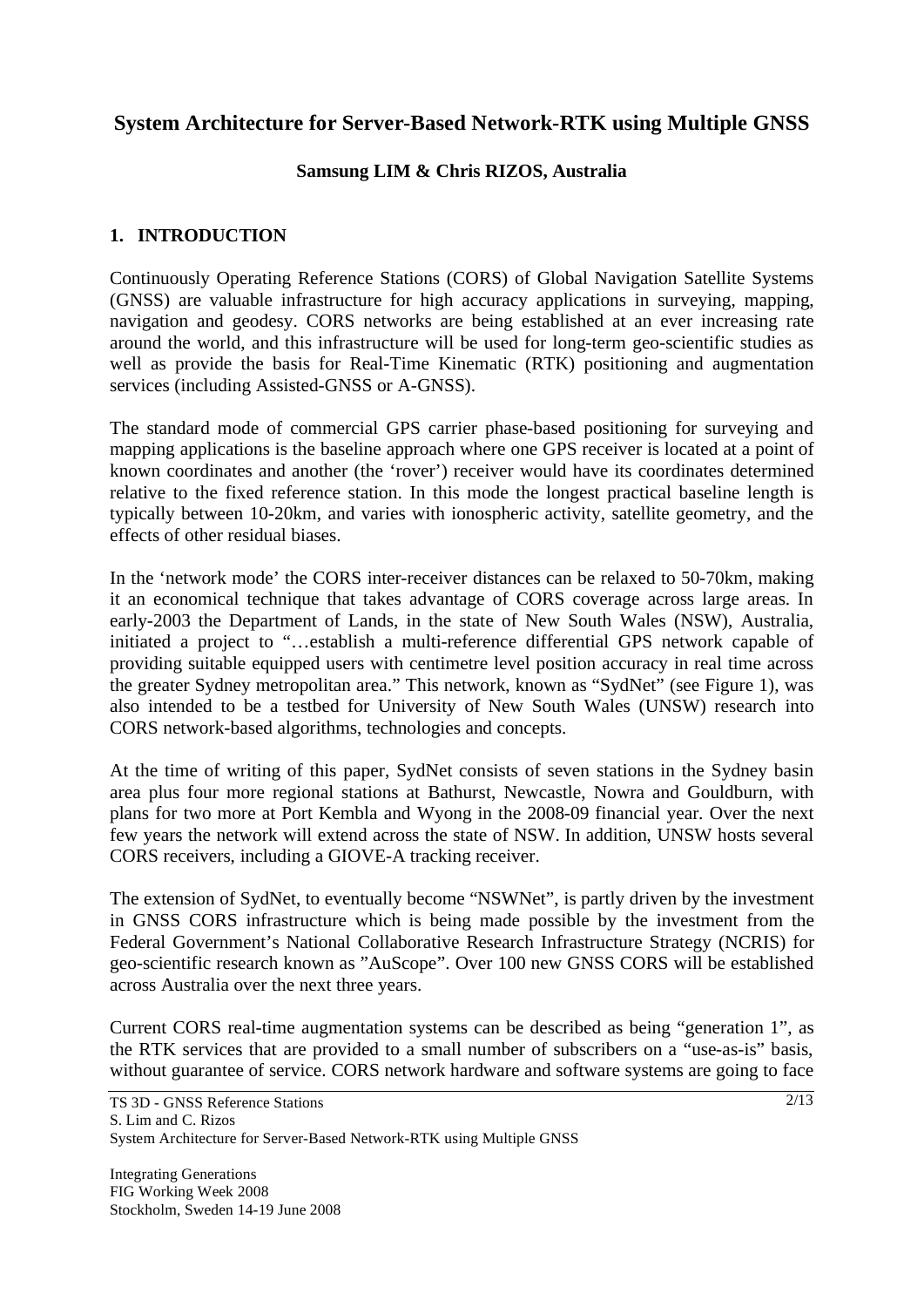a number of challenges in the coming years, including the need to track new GNSS signals, generate new RTK correction messages, integrate free real-time data streams from the International GNSS Service (IGS) and other CORS networks, develop improved algorithms to support ultra-high accuracy geodetic applications, and develop new CORS-based services.

All of these challenges will require a paradigm shift away from service providers being the government agencies that invest in the CORS infrastructure (receivers, communication links, servers, etc.) to a variety of new architectures and business models that can take advantage of the opportunities offered by improved CORS network infrastructure.

Research challenges range from designing the appropriate IT components and GNSS CORS receiver technology, and the new baseline and network algorithms utilising the new GNSS signals, new data processing models based on different configurations of CORS and user GNSS receivers, leading to new RTK services, delivered by a variety of new wireless communication links, incorporating new value-added services such as server-based processing, which more closely link RTK to real-time geodesy operations and fundamental geo-scientific applications.



**Figure 1:** SydNet CORS network in New South Wales, Australia.

This paper describes a server-based network-RTK design that uses distributed servers to compute a rover's coordinates in the required reference system by taking advantage of existing GNSS reference network infrastructure, instead of broadcasting corrections or data to users and placing the onus of obtaining a final solution on users. However, the proposed system requires two-way communications between servers and clients which makes it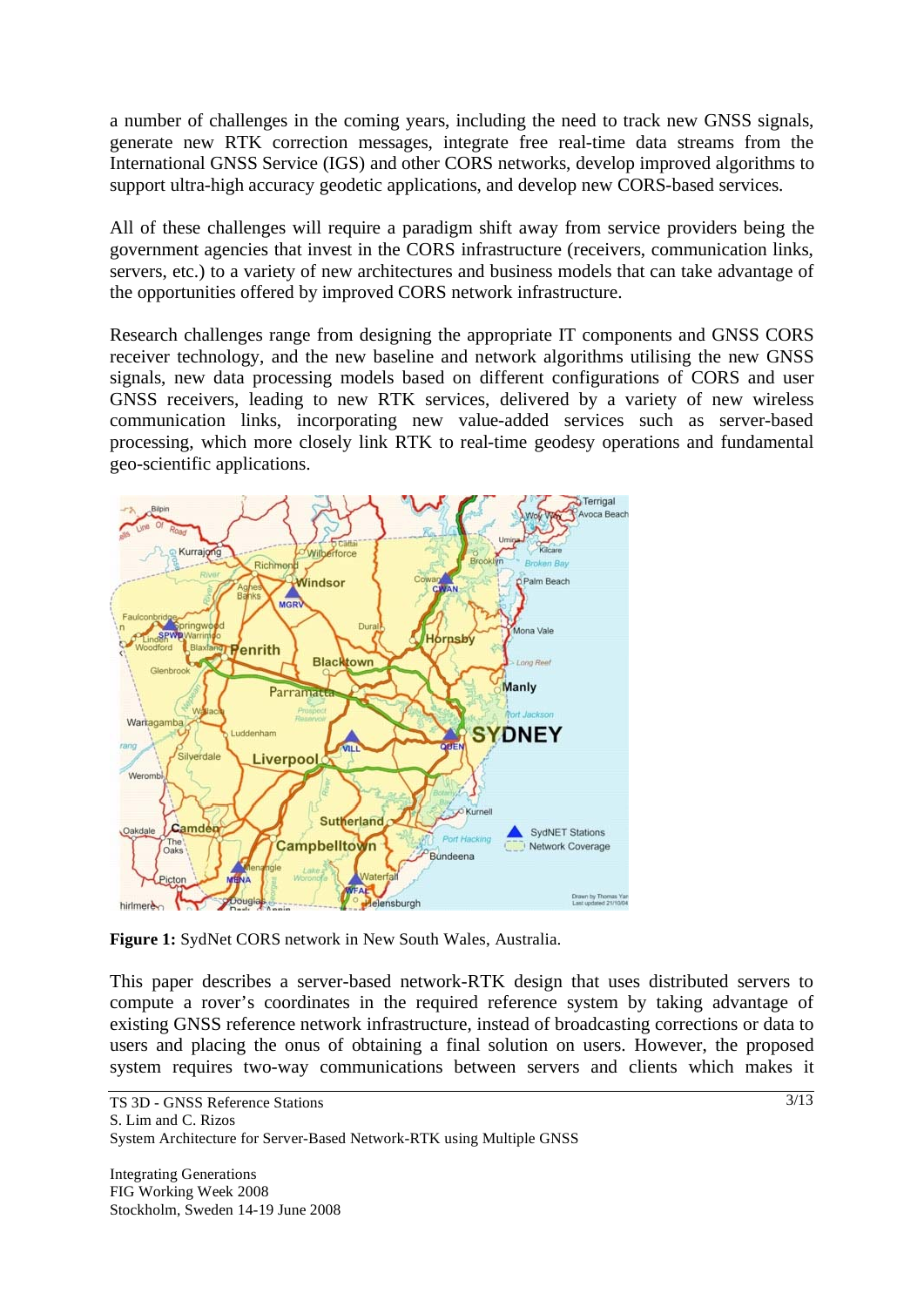possible to provide conventional RTK services as well as post-processing services (see Figure 3).



**Figure 2**: Planned AuScope GNSS CORS receiver sites.



**Figure 3:** Server-based Network-RTK.

The main consideration is that distributed-computing is necessary to cope with simultaneous requests from thousands of clients. Distributed-computing allows computers to efficiently communicate amongst themselves and individually process data, which is different from networked-computing. Therefore the following items are to be considered at the development

Integrating Generations FIG Working Week 2008 Stockholm, Sweden 14-19 June 2008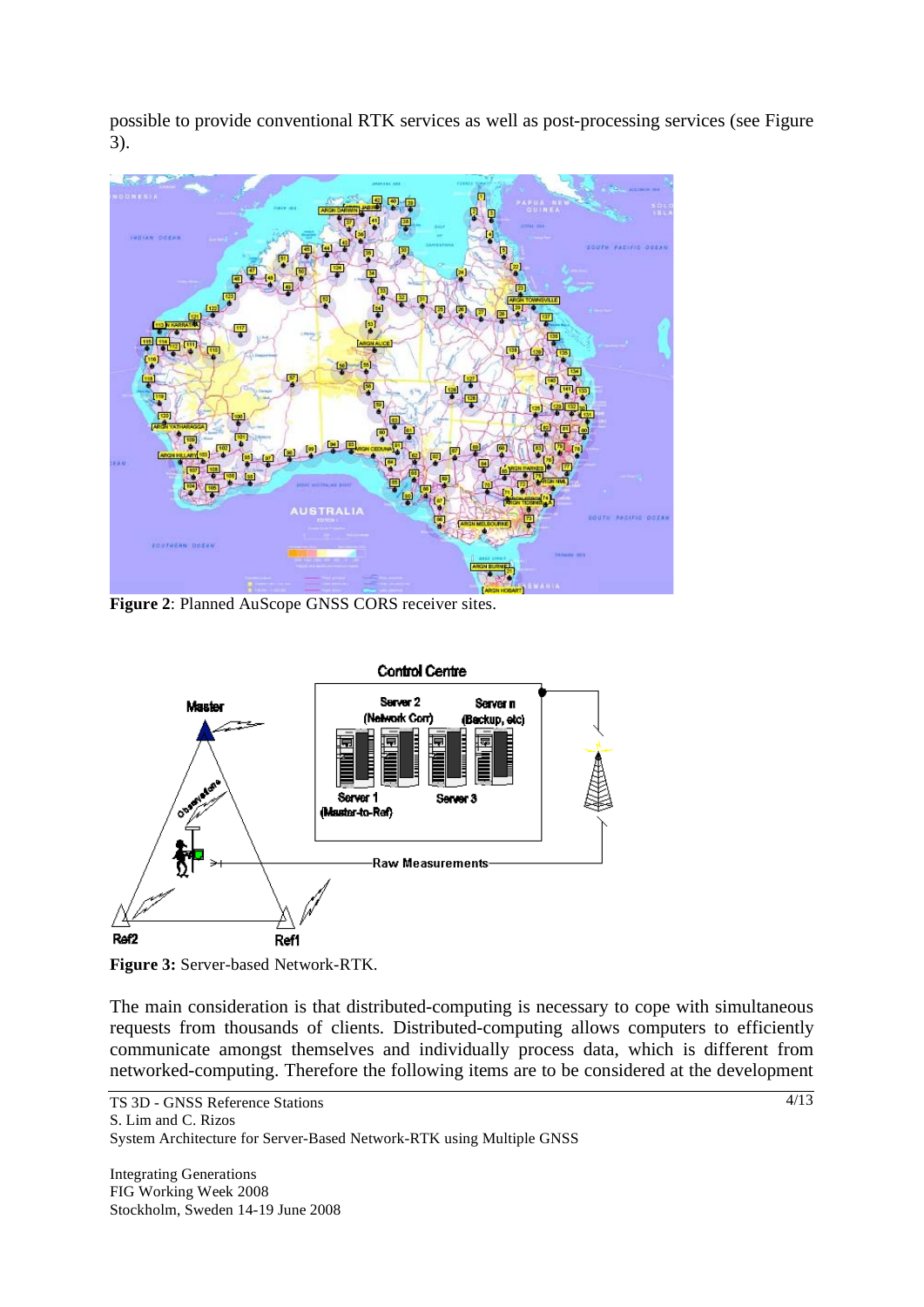phase of the proposed system.

- Huge volumes of data are involved (e.g. in NSW, 100 CORS, each tracking 30 satellites at 1Hz and 1,000 or more simultaneous users). Twelve month storage into the database is recommended for post-processing users.
- Quality control and GNSS data integrity are critical factors in the take-up of this positioning technology for high precision applications (e.g. machine guidance).
- Most commercial CORS management systems store GNSS data in file-based structures, whereas the DBMS structure provides more versatile and secure storage options.

# **2. SERVER-BASED NETWORK-RTK**

The concept and technique of network-based (differential) GPS carrier phase positioning was first introduced by Wanninger (1995). The technique utilises at least three reference stations from a local CORS network as shown in Figure 4. One of the reference stations can be treated as a 'master' station, usually the nearest to the roving user receiver.



**Figure 4:** Network-RTK concept

The reference stations, using observations to the individual satellites, are able to estimate the atmospheric delay and orbital error (i.e. the source of distance-dependent errors) within the network on a satellite-by-satellite basis. The measurements from each reference station are sent to a control centre where these measurements are combined into a model. The control centre is responsible for the basic data pre-processing, such as cycle slip detection and repair, applying an a priori tropospheric model, applying the antenna calibration model, and resolving the network ambiguities (from 'master' to the other surrounding reference stations). The following assumptions have been made in implementing the network-based technique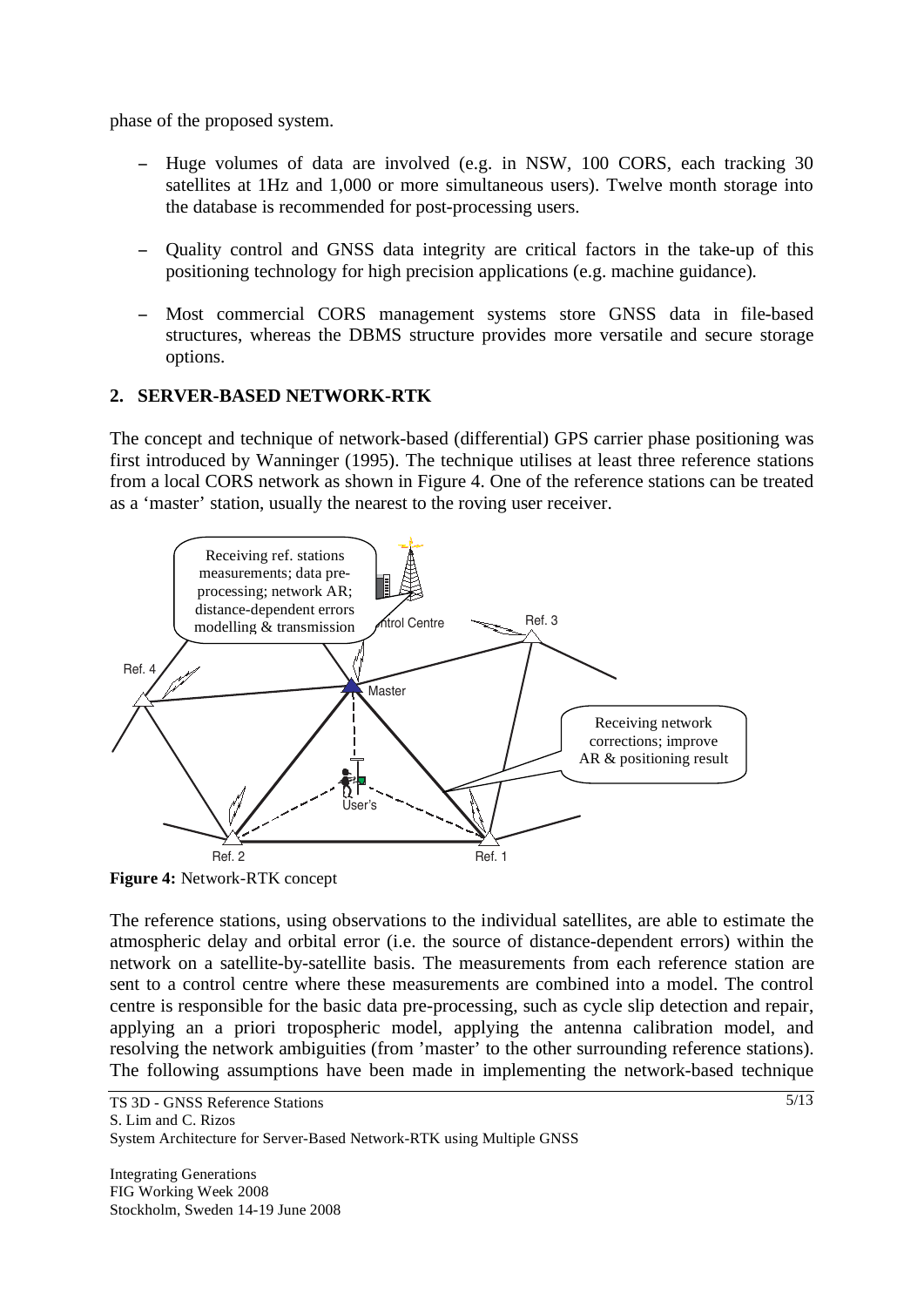(discussed in the context of double-differenced measurements):

- **Assumption 1**: Once network carrier phase ambiguities are resolved, the *residuals* contain the (remaining) *correlated* and *uncorrelated* errors within the network.
- **Assumption 2**: *Correlated errors* are ionospheric delay, tropospheric delay and orbital error. They have spatial and temporal characteristics. The errors can be spatially modelled using the network-based approach.
- **Assumption 3**: *Uncorrelated errors* are multipath effect, antenna offset (and variations) and measurement noise. These are station-dependent and thus cannot be mitigated by the network-based approach. The effects are minimised by calibration (Wanninger & May, 2001; Park et al., 2004), careful site and hardware selection, and the application of special techniques (Wübenna, et al., 1996).
- **Assumption 4**: Correlated errors can be partitioned into *dispersive* and *non-dispersive*  components. *Dispersive error* is related to the ionospheric delay, and is frequency-dependent. *Non-dispersive error* is related to tropospheric delay and orbital error, which is frequency-independent.

#### **2.1 Residual Vectors for Reference Stations**

Assume a CORS network of *n* reference stations  $R_1, R_2, \ldots, R_n$ ; unknown variables in a set of double-differenced measurement equations are ionospheric delay 1*I* (from the primary frequency  $f_1$ ), tropospheric delay *T*, and two integer ambiguities  $N_1$  and  $N_2$  (from the two frequencies  $f_1$  and  $f_2$  respectively). Multipath effect is ignored here as it is assumed to be low or negligible at CORS that have clear line-of-sights to all satellites. The equations can be reformulated with unknowns  $I_1$ ,  $T$ , and the wide-lane ambiguity  $N_{1,-1} = N_1 - N_2$ . The widelane ambiguity can be easily determined as it has a relatively long wavelength (~86.2cm in the case of GPS), which is important input information for resolving  $N_1$  and  $N_2$ .

The primary ambiguity  $N_1$  (and then  $N_2$ ) can be fixed by rounding the combination of  $N_{1,-1}$ with the ionosphere-free ambiguity  $N_{77, -60} = 77 N_1 - 60 N_2$  (Goad, 1992), or by the leastsquares ambiguity decorrelation adjustment (LAMBDA) (Teunissen, 1995), or by a Kalman filter technique described below. The phase range equation for  $N_{77,-60}$  can be rewritten in order to separate the ambiguity into  $N_{1,-1}$  and  $N_1$ :

$$
\lambda_{77,-60}\phi_{77,-60} = \rho + 60\lambda_{77,-60}N_{1,-1} + 17\lambda_{77,-60}N_1 + T + \varepsilon
$$
\n(1)

where  $\rho$  and  $\varepsilon$  represent true range and the unknown error propagation, respectively,  $\lambda_{77,-60}$ is the wavelength of the ionosphere-free frequency combination  $f_{77,-60} = 77 f_1 - 60 f_2$ , that is,  $1/\lambda_{77,-60} = 77/\lambda_1 - 60/\lambda_2$ , and  $\phi_{77,-60}$  is the ionosphere-free phase range  $\phi_{77,-60} = 77\phi_1 - 60\phi_2$ . The residual tropospheric delay can be approximately expressed as (Zhang & Lachapelle, 2001):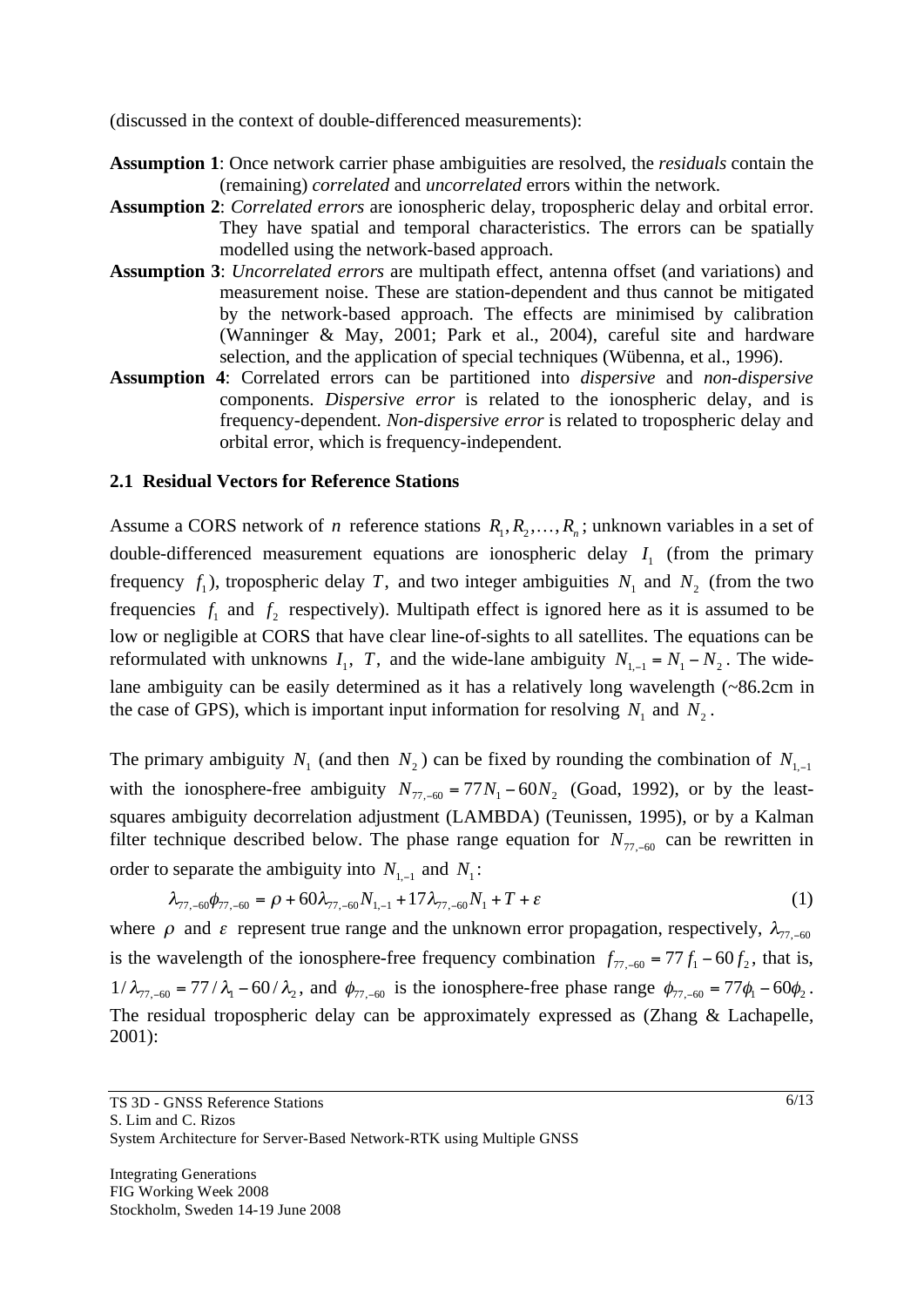$$
T = T_z / \sin z \tag{2}
$$

where  $T_z$  is the relative tropospheric zenith delay (RTZD) and  $z$  is the elevation angle. RTZD and  $N_1$  will be estimated in real-time with a Kalman filter based on the model (Hu et al., 2003):

$$
y_k = H_k x_k + u_k \t u_k \sim N(0, R_k)
$$
  

$$
x_k = \Phi_{k, k-1} x_{k-1} + v_k \t v_k \sim N(0, Q_k)
$$
 (3)

where the observation vector  $y_k$  is given by:

$$
y_{k} = \begin{bmatrix} \lambda_{77,-60} \phi_{77,-60}^{1,2} - \rho^{1,2} \\ \lambda_{77,-60} \phi_{77,-60}^{1,3} - \rho^{1,3} \\ \vdots \\ \lambda_{77,-60} \phi_{77,-60}^{1,n} - \rho^{1,n} \end{bmatrix}
$$
 (4)

with superscripts represent satellite pairs for differencing, and the state vector  $x_k$  is:

$$
x_{k} = \begin{bmatrix} T_{z} \\ 17\lambda_{77,-60} N_{1}^{1.2} + 60\lambda_{77,-60} N_{1,-1}^{1.2} \\ \vdots \\ 17\lambda_{77,-60} N_{1}^{1,n} + 60\lambda_{77,-60} N_{1,-1}^{1,n} \end{bmatrix}
$$
(5)

and the design matrix  $H_k$  is:

$$
H_{k} = \begin{bmatrix} 1/\sin(z)^{1,2} & 1 & 0 & \cdots & 0 \\ 1/\sin(z)^{1,3} & 0 & 1 & \cdots & 0 \\ \vdots & \vdots & \vdots & \ddots & \vdots \\ 1/\sin(z)^{1,n} & 0 & 0 & \cdots & 1 \end{bmatrix} .
$$
 (6)

The state transition matrix and corresponding covariance matrix are defined as:

$$
\Phi_{k,k-1} = \begin{bmatrix} e^{-\Delta t/\tau} & 0 & \cdots & 0 \\ 0 & 1 & \cdots & 0 \\ \vdots & \vdots & \ddots & \vdots \\ 0 & 0 & \cdots & 1 \end{bmatrix}, \quad Q_k = \begin{bmatrix} \frac{\tau}{2} (1 - e^{\Delta t/\tau}) q^2 & 0 & \cdots & 0 \\ 0 & 1 e^{-16} & \cdots & 0 \\ \vdots & \vdots & \ddots & \vdots \\ 0 & 0 & \cdots & 1 e^{-16} \end{bmatrix}
$$
(7)

where q is the variance of RTZD noise for the correlation time  $\tau$ ; and  $\Delta t$  is the sampling rate. A residual-based adaptive procedure is proposed to improve the reliability of the Kalman filter: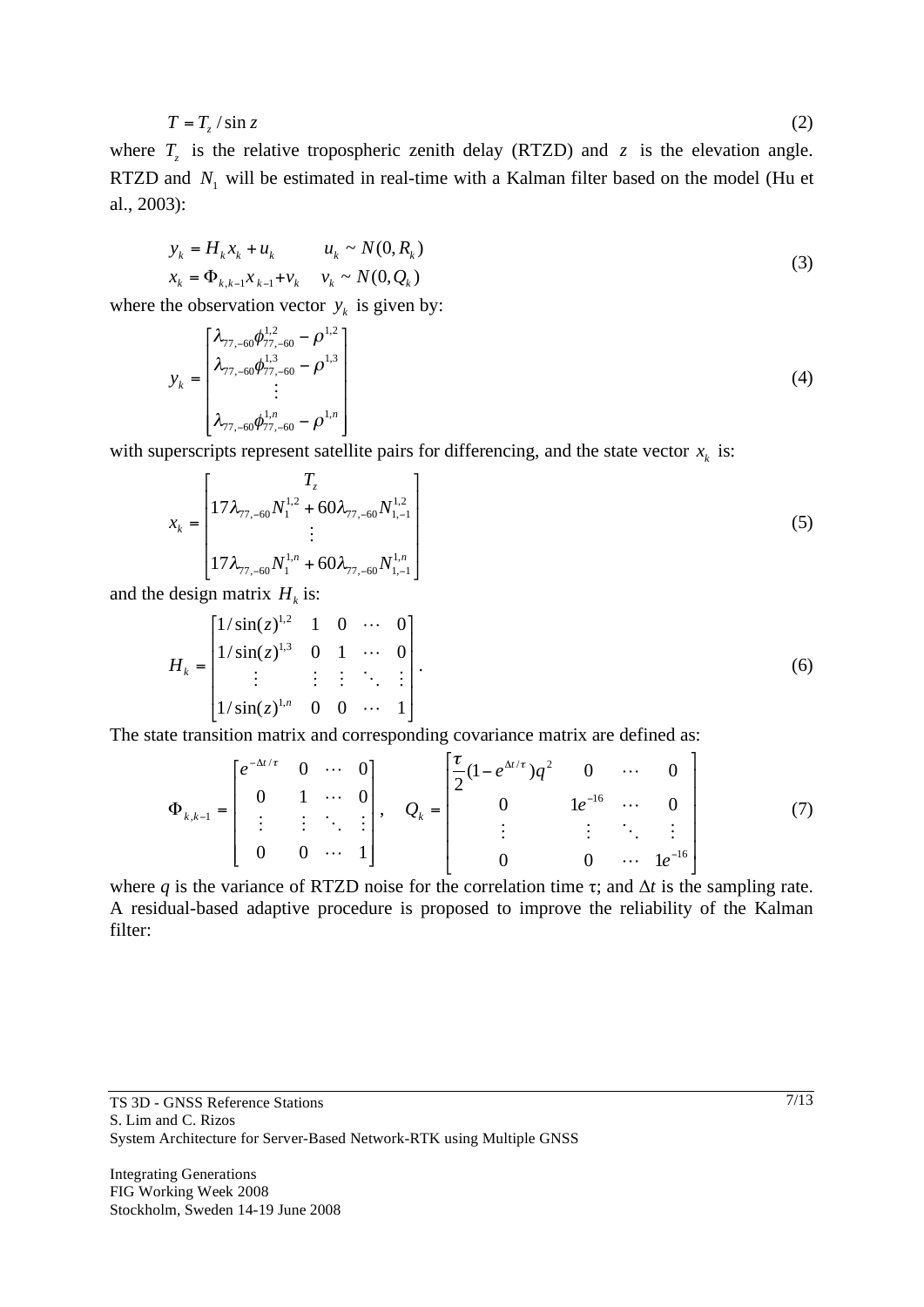$$
x_{k,k-1} = \Phi_{k,k-1} x_{k-1,k-1}
$$
  
\n
$$
P_{k,k-1} = \Phi_{k,k-1} P_{k-1} \Phi_{k,k-1}^T + Q_{k-1}
$$
  
\n
$$
J_k = P_{k,k-1} H_k^T (H_k P_{k,k-1} H_k^T + R_{k-1})^{-1}
$$
  
\n
$$
x_k = x_{k,k} = x_{k,k-1} + J_k (y_k - H_k x_{k,k-1})
$$
  
\n
$$
P_k = P_{k,k} = (I - J_k H_k) P_{k,k-1}
$$
  
\n
$$
R_k = C_{u_k} - H_k P_k H_k^T
$$
  
\n
$$
Q_k = J_k C_{u_k} J_k^T
$$
 (8)

where

$$
C_{u_k} = \frac{1}{M} \sum_{i=i_0}^{K} u_i u_i^T
$$
 (9)

and the residual sequence is  $u_k = y_k - H_k x_k$ . Here  $i_0 = K - M + 1$  is the first epoch of the estimation for a moving window with size *M*. Empirically the optimal size of the moving window has been determined to be about 25 epochs.  $x_{k,k-1}$  and  $P_{k,k-1}$  are the predicted state vector and its covariance matrix respectively, and  $x_{kk}$  and  $P_{kk}$  are the estimated ones.  $J_k$  is the gain matrix.

A float value of the primary ambiguity  $N_1$  and RTZD can be estimated by using a Kalman filter operating in a recursive manner. For example:

$$
N_1^{1,2} = (x_k^{1,2} - 60\lambda_{77,-60} N_{1,-1}^{1,2}) / 17\lambda_{77,-60}
$$
\n(10)

Then the integer value of  $N_1$  can be fixed conventionally, e.g. using the LAMBDA approach.

As a result, the residual vectors *V* per satellite pair per frequency can be obtained as follows:

$$
\nu = \begin{bmatrix} \lambda(\phi_{1,2} - N_{1,2}) - \rho_{1,2} \\ \lambda(\phi_{1,3} - N_{1,3}) - \rho_{1,3} \\ \vdots \\ \lambda(\phi_{1,n} - N_{1,n}) - \rho_{1,n} \end{bmatrix}
$$
(11)

where subscripts represent the pair of reference stations used for data differencing. As the resuduals are geometrically correlated, a functional model can be applied to Equation (11) in order to compute a pair of coefficients  $\alpha$  and  $\beta$ :

$$
v = \begin{bmatrix} X & Y \end{bmatrix} \begin{bmatrix} \alpha \\ \beta \end{bmatrix}
$$
 (12)

where  $\begin{bmatrix} X & Y \end{bmatrix}$  is a vector of baselines between the master reference station and the other reference stations. Note that a pair of coefficients can be obtained per pair of satellites for dual frequencies.

#### **2.2 Network Correction for Virtual Reference Station**

Once  $\alpha$  and  $\beta$  are obtained from Equation (12), the pseudorange and carrier phase range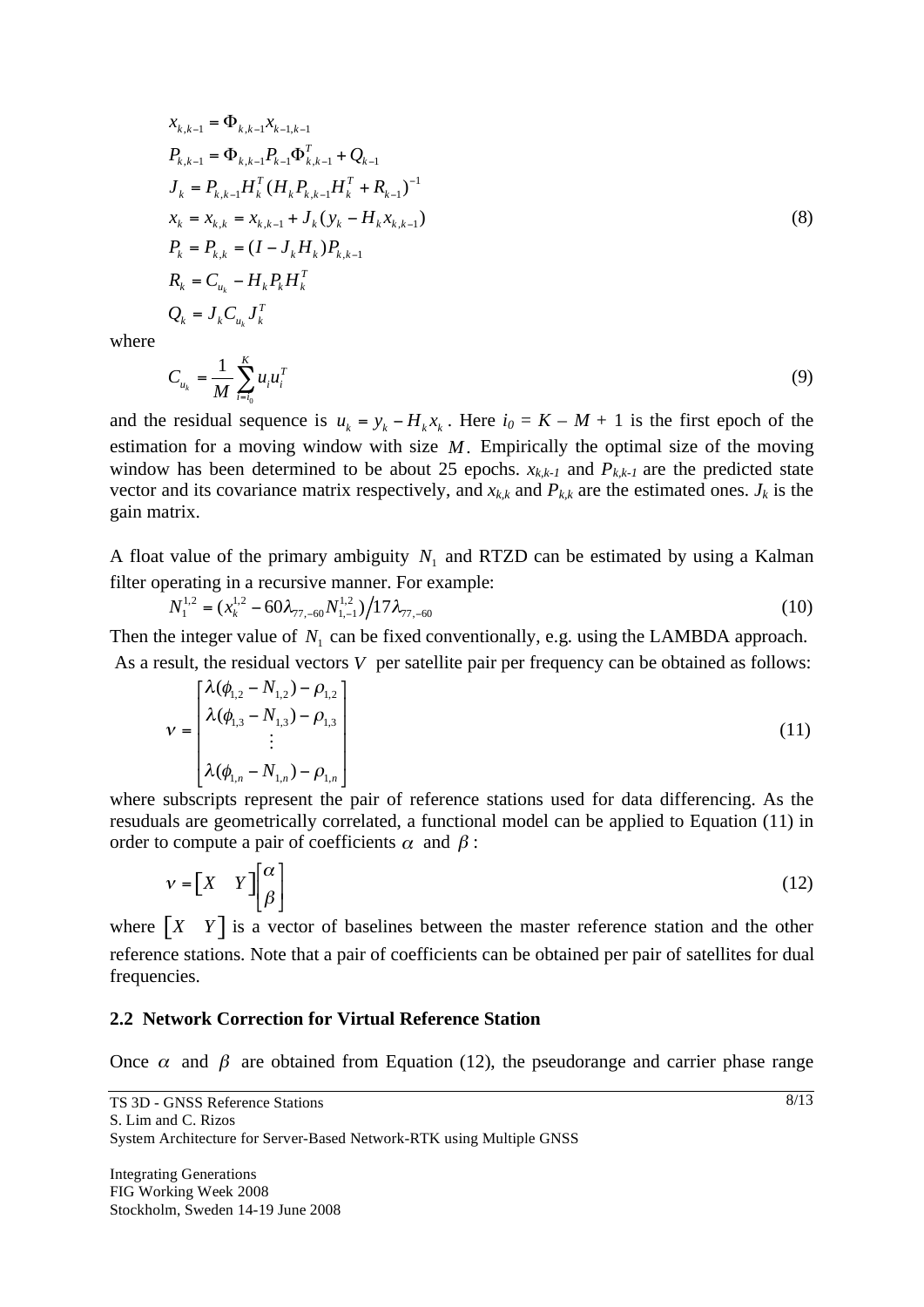corrections for a client user within the coverage of the CORS network can be computed on an epoch-by-epoch and satellite-by-satellite basis. The client's approximate position will be used as the location of a virtual reference station (VRS) so that the server can perform carrier phase-based DGPS with respect to the VRS.

Note that one satellite has to be chosen from which other satellite observations can be differenced. This primary or master satellite is normally the satellite with the highest elevation angle relative to the user. The network corrections for the primary satellite for both pseudoranges and carrier phase ranges are:

$$
(P_1)_V = (P_1)_M + \rho_{M,V} + T_{M,V} + (\alpha_1)X_{M,V} + (\beta_1)Y_{M,V}
$$
  
\n
$$
(P_2)_V = (P_2)_M + \rho_{M,V} + T_{M,V} + (\alpha_2)X_{M,V} + (\beta_2)Y_{M,V}
$$
  
\n
$$
(\lambda_1 \phi_1)_V = (\lambda_1 \phi_1)_M + \rho_{M,V} + T_{M,V} - (\alpha_1)X_{M,V} - (\beta_1)Y_{M,V}
$$
  
\n
$$
(\lambda_2 \phi_2)_V = (\lambda_2 \phi_2)_M + \rho_{M,V} + T_{M,V} - (\alpha_2)X_{M,V} - (\beta_2)Y_{M,V}
$$
\n(13)

and the corrections for the other satellites would be:

$$
(P_1)_V = (P_1)_M + \rho_{M,V} + T_{M,V}
$$
  
\n
$$
(P_2)_V = (P_2)_M + \rho_{M,V} + T_{M,V}
$$
  
\n
$$
(\lambda_1 \phi_1)_V = (\lambda_1 \phi_1)_M + \rho_{M,V} + T_{M,V}
$$
  
\n
$$
(\lambda_2 \phi_2)_V = (\lambda_2 \phi_2)_M + \rho_{M,V} + T_{M,V}
$$
\n(14)

The network corrections can be partitioned into dispersive and non-dispersive components. It can be proven that the main contributing factor for the residuals of the ionosphere-free combination  $\phi_{77,-60}$  is tropospheric delay, while the ionosphere delay can be derived from the residual of the geometry-free combination. Therefore these residuals can be utilised to generate the dispersive and non-dispersive correction terms. Users can benefit from the availability of such partitioned corrections because they have the flexibility to apply optimal algorithms of their own design.

# **3. SYSTEM ARCHITECTURE**

In server-based RTK, the main server distributes computing resources to the distributed servers. Once a client requests server-based RTK solutions, the main server queries the main database server for the most suitable combination of reference stations that surround the user's position and allocates a distributed server to the client. The main server calculates the network-wide parameters, e.g. orbit errors and atmospheric parameters from the network-wide observations, empirical covariance parameters for Kriging, and so on.

The main server determines whether precise IGS orbits or the network orbits must be used, unless there is a special request from the client. As for server-based network-RTK, the distributed server obtains precise ephemerides from the main database server and generates network corrections by interpolating residuals. Figure 5 shows the system architecture for a distributed-computing scheme such as the one proposed here (Lim & Rizos, 2007).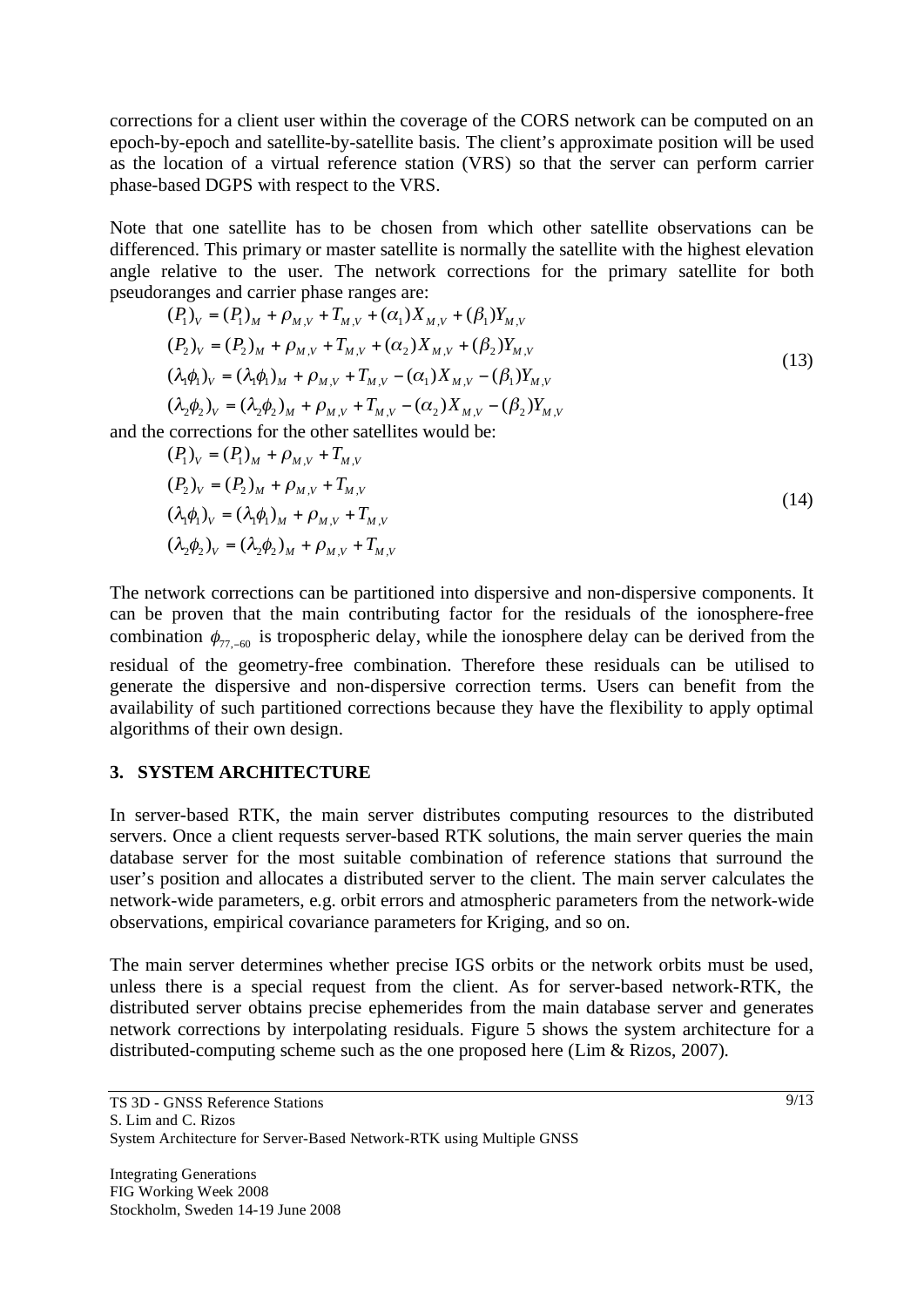

**Figure 5:** System architecture of a distributed-computing based RTK service.

An NTRIP caster is located at each distributed server and distributes GNSS data coming from NTRIP servers, which themselves access raw measurements from GNSS receivers. A distributed server depicted in Figure 6 is designed to service as many local users as possible. There are two main communication processes running on the distributed server.

1) Reference Stations and Distributed Server

A distributed server communicates with reference stations as an NTRIP client. The incoming binary data must be decoded by RTCM decoders and recorded at a dedicated database in realtime. A GNSS database has been designed and implemented for this purpose. Data records can be extracted at any time (e.g. 1 second later) and converted to RINEX files for postprocessing. Network ambiguities and residual vectors are calculated and stored in the distributed DBMS.

# 2) NTRIP Caster and Distributed Server

The distributed server receives multiple GNSS data streams via TCP/IP from rover receivers as well as from reference stations. Once a client requests server-based RTK by transmitting the raw measurements via NTRIP caster, the distributed server determines the VRS based on the approximate position of the client and computes the coordinates. Each VRS generator can be running inside the distributed server, or anywhere else, because the distributed server and the VRS generator are separated. TCP/IP sockets can be setup to facilitate communications, that is, the VRS generator can be running remotely. This provides a great deal of flexibility and scalability since some clients may want an "exclusive" service for processing their data, others not.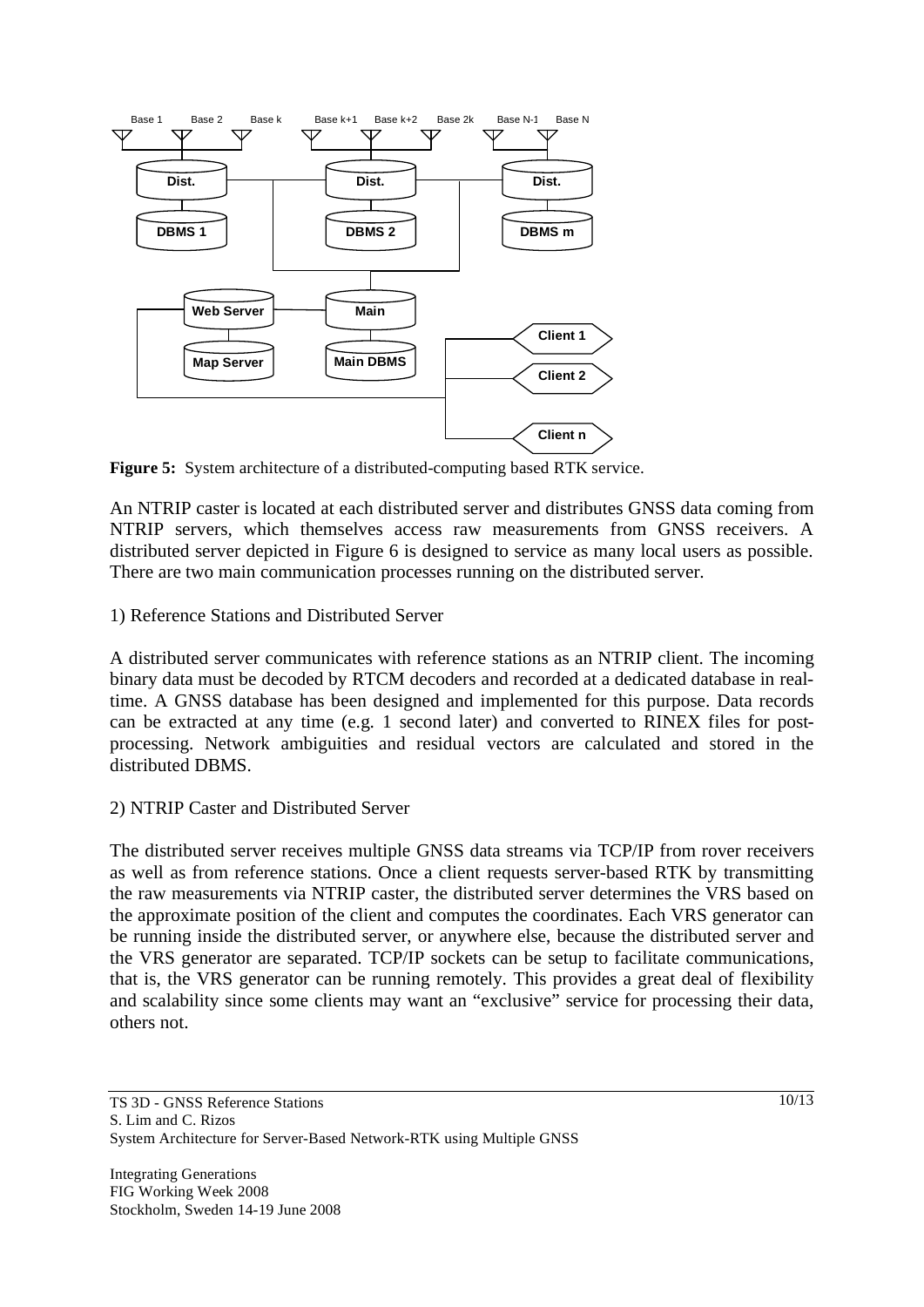

**Figure 6:** Distributed server for Network-RTK.

# **4. CONCLUDING REMARKS**

In this paper a real-time integer ambiguity resolution procedure that can be used with multiple reference baselines has been presented. The wide-lane ambiguity is first fixed, then the primary ambiguity and relative tropospheric zenith delay are estimated using the ionospherefree combinations and an adaptive Kalman filter. A server-based RTK system is proposed and its basic design described. The example of computing VRS corrections for server-based network-RTK is presented to illustrate the process. A system architecture for server-based network-RTK is proposed with the consideration of distributed-computing. Distributedcomputing allows computers to efficiently communicate with each other and to individually process data. The proposed system design is expected to cope with simultaneous requests from hundreds of clients.

#### **REFERENCES**

1. Goad, C.C. (1992). Robust techniques for determining GPS phase ambiguities, Proc. 6<sup>th</sup> DMA, 1:245-254.

2. Hu, G.R., Khoo, H.S., Goh, P.C., Law, C.L. (2003). Development and assessment of GPS virtual reference stations for RTK positionin*g*, *Journal of Geodesy*, 77, 292–302

3. Lim, S., Rizos, C. (2007). A new framework for server-based and thin-client GNSS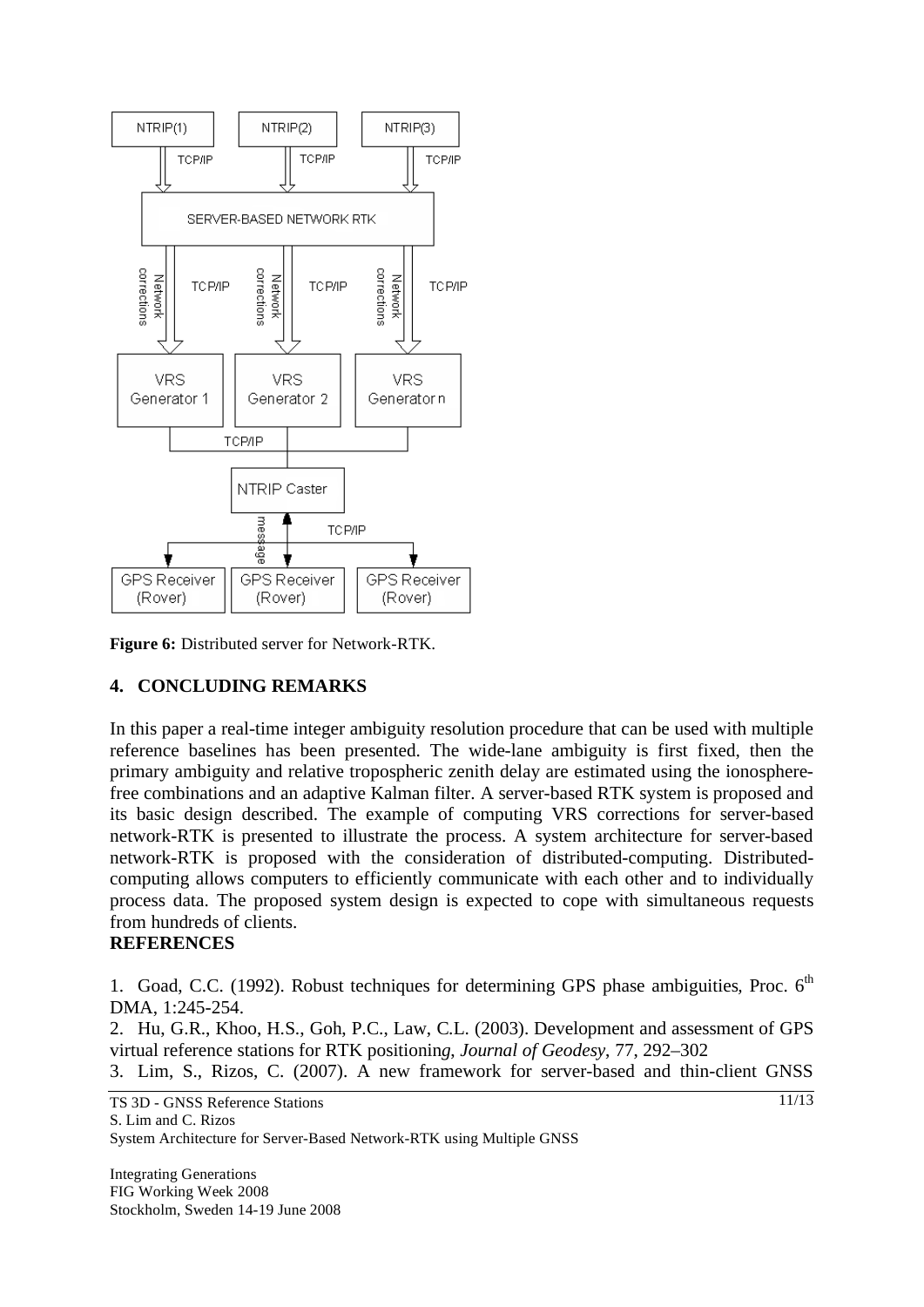operations for high accuracy applications in surveying and navigation, *20th International Technical Meeting of the Satellite Division of the U.S. Inst. Of Navigation*, 25-28 September, Fort Worth, Texas, 2160-2177.

4. Park, K.D., Nerem, R.S., Schenewerk, M.S, Davis, J.L. (2004). Site-specific characteristics of global IGS and CORS GPS sites, *Journal of Geodesy*, 77, 799-803.

5. Teunissen, P.J.G. (1995). The least-squares ambiguity decorrelation adjustment: A method for fast GPS integer ambiguity estimation, *Journal of Geodesy*, 70, 65-82.

6. Wanninger, L. (2003). Virtual Reference Stations (VRS), *GPS Solutions*, 7, 143-144.

7. Wanninger, L., May, M. (2001). Carrier phase multipath calibration of GPS reference stations, *Journal of the U.S. Inst. of Navigation*, 48(2), 113-124.

8. Wübenna, G., Bagge, A., Seeber, G., Boder, V., Hankemeier, P. (1996). Reducing distance dependent errors for real-time DGPS applications by establishing reference station networks, *9th Int. Tech. Meeting of the Satellite Division of the U.S. Inst. of Navigation*, Kansas City, Missouri, 17-20 September, 1845–1852.

9. Zhang, J., Lachapelle, G. (2001). Precise estimation of residual tropospheric delays using a regional GPS network for RTK applications*, Journal of Geodesy*, 75 (5-6), 255-266.

# **BIOGRAPHICAL NOTES**

**Dr. Samsung Lim** is a Senior Lecturer in the School of Surveying and Spatial Information Systems, The University of New South Wales (UNSW), Sydney, Australia. For the past fifteen years his research has focused on the areas of GNSS and GIS. Samsung's research interests are in theoretical problems related to RTK-GPS and applying geo-spatial information technologies to real-world problems. In 2005, Samsung developed an address-based search tool in conjunction with contemporary web-map services such as Google Earth. Samsung received his B.A. and M.A. in Mathematics from Seoul National University and his Ph.D. in Aerospace Engineering and Engineering Mechanics from the University of Texas at Austin.

**Prof. Chris Rizos** is a graduate of the School of Surveying and Spatial Information Systems, UNSW; obtaining a Bachelor of Surveying in 1975, and a Doctor of Philosophy in 1980. Chris is currently Professor and Head of the School. Chris has been researching the technology and high precision applications of GPS since 1985, and has published over 350 journal and conference papers. He is a Fellow of the Australian Institute of Navigation and a Fellow of the International Association of Geodesy (IAG). He is currently the Vice President of the IAG and a member of the Governing Board of the International GNSS Service. **CONTACTS**

Dr. Samsung Lim School of Surveying and Spatial Information Systems The University of New South Wales Sydney, NSW 2052 AUSTRALIA Tel. + 61-2-9385 4505 Fax + 61-2-9313 7493 Email: s.lim@unsw.edu.au

TS 3D - GNSS Reference Stations S. Lim and C. Rizos System Architecture for Server-Based Network-RTK using Multiple GNSS

Integrating Generations FIG Working Week 2008 Stockholm, Sweden 14-19 June 2008 12/13